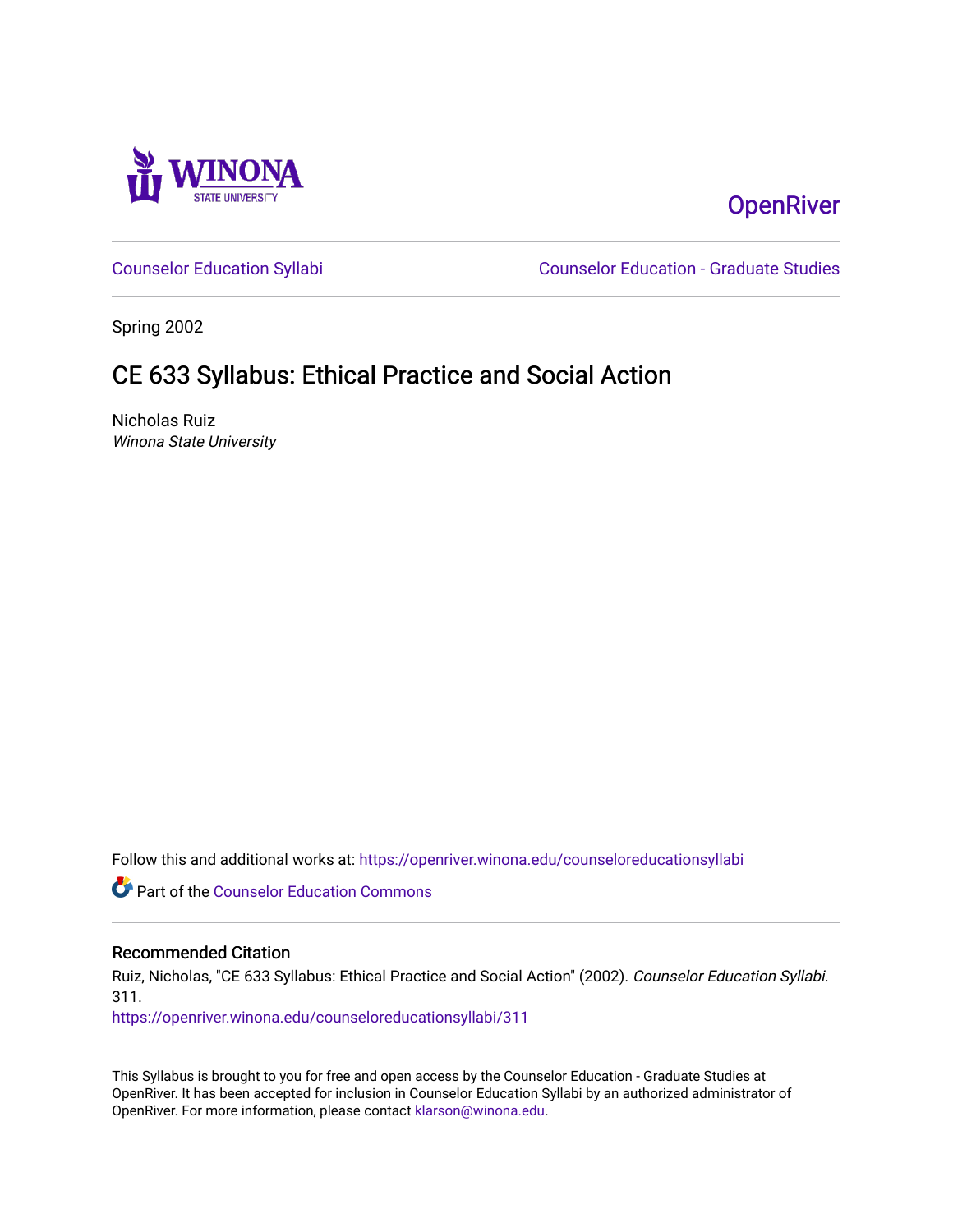$\mathbf{1}$ 

#### **CE 633 - Ethical Practice and Social Action**

Nicholas Ruiz

EA214 - Rochester & 132 Gildemeister - Winona Rochester Office: 507-285-7136, ( l-800-366-5418). Winona Office: 507-457-5335 (800-242-8978) Home: (651) 451-7794, emergencies only WSU email enruiz@vax2.winona.msus.edu Home email nruiz@mediaone.net

### **Required Texts:**

Corey, G., Corey, M.S., & Callanan, P. (5<sup>th</sup> Edition, 1998). Issues and ethics in the helping professions. Pacific Grove, CA: Brooks/Cole Publishing Company.

Lee, C. C., & Walz, G. R. (1998). Social action: A mandate for counselors. Alexandria, VA: American Counseling Association.

#### **Course Objectives:**

- 1. To explore ethical, legal, and professional issues relevant to individual and group counseling, and other specific counseling areas: e.g., multicultural counseling, counseling with older adults, psychological testing, etc.
- 2. To develop a model for making ethical decisions.
- 3. To continue to develop one's professional identity and development.
- 4. To examine the nature of the therapeutic relationship.
- 5. To examine the roles and responsibilities of counselors as mental health professionals and agents of social change.
- 6. To examine the influence of the social context on human development.
- 7. To become aware of client empowerment, advocacy, and social change as potential part of the counseling process.
- 8. To examine the impact of therapists values in the counseling relationship.
- 9. To examine the ethical and practical implications of working cross- culturally in counseling and as a social change agent.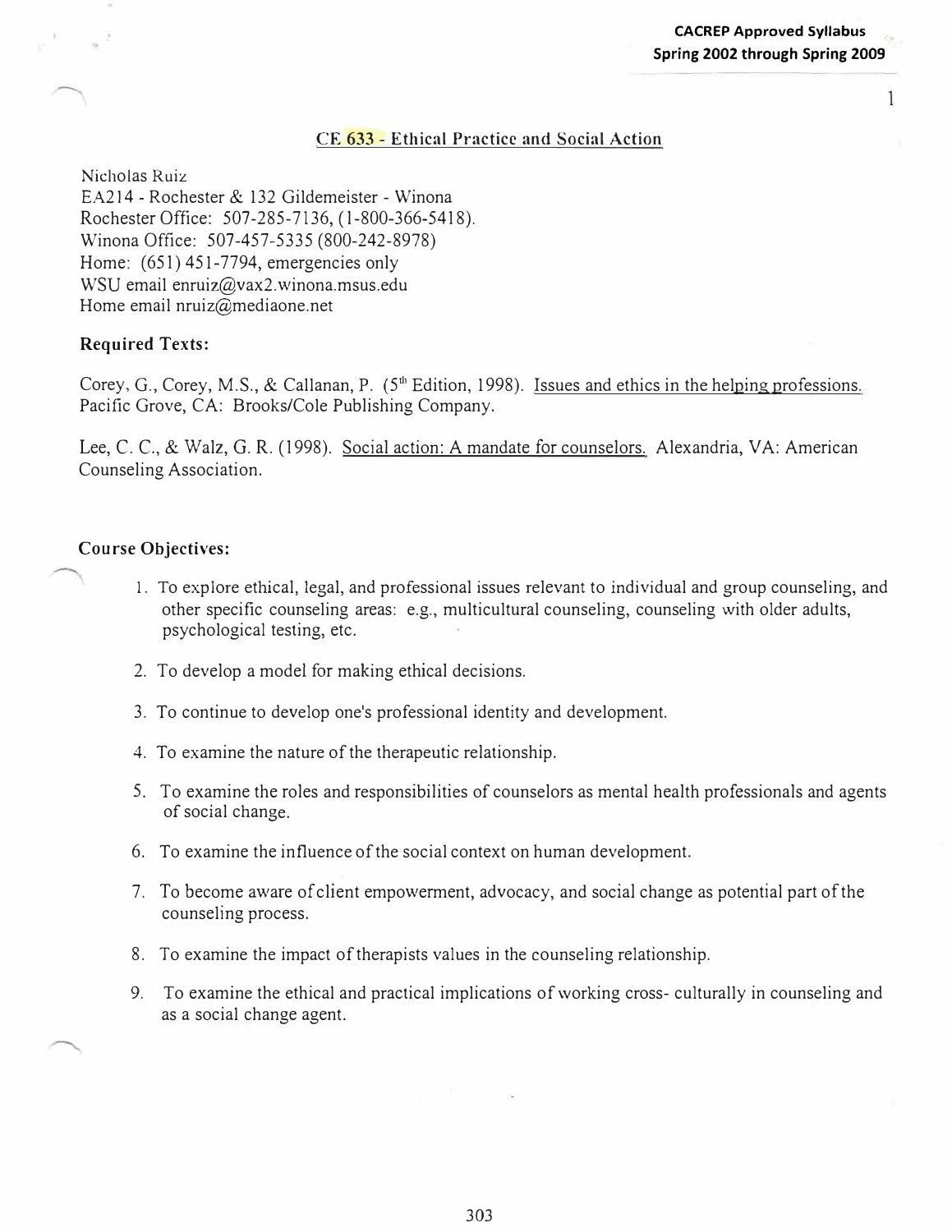## **Course Requirements:**

- 1. Completion of all assigned readings.
- 2. Attendance and active participation in class discussions and exercises.
- 3. Completion of position papers to be assigned in class.
- 4. Completion of in-class quizzes.
- 5. Group presentation to class,
- 6. Familiarity with professional ethical codes.
- 7. Selection, completion and summary paper on a personally designed social action initiative.
- 10. Completion of two examinations.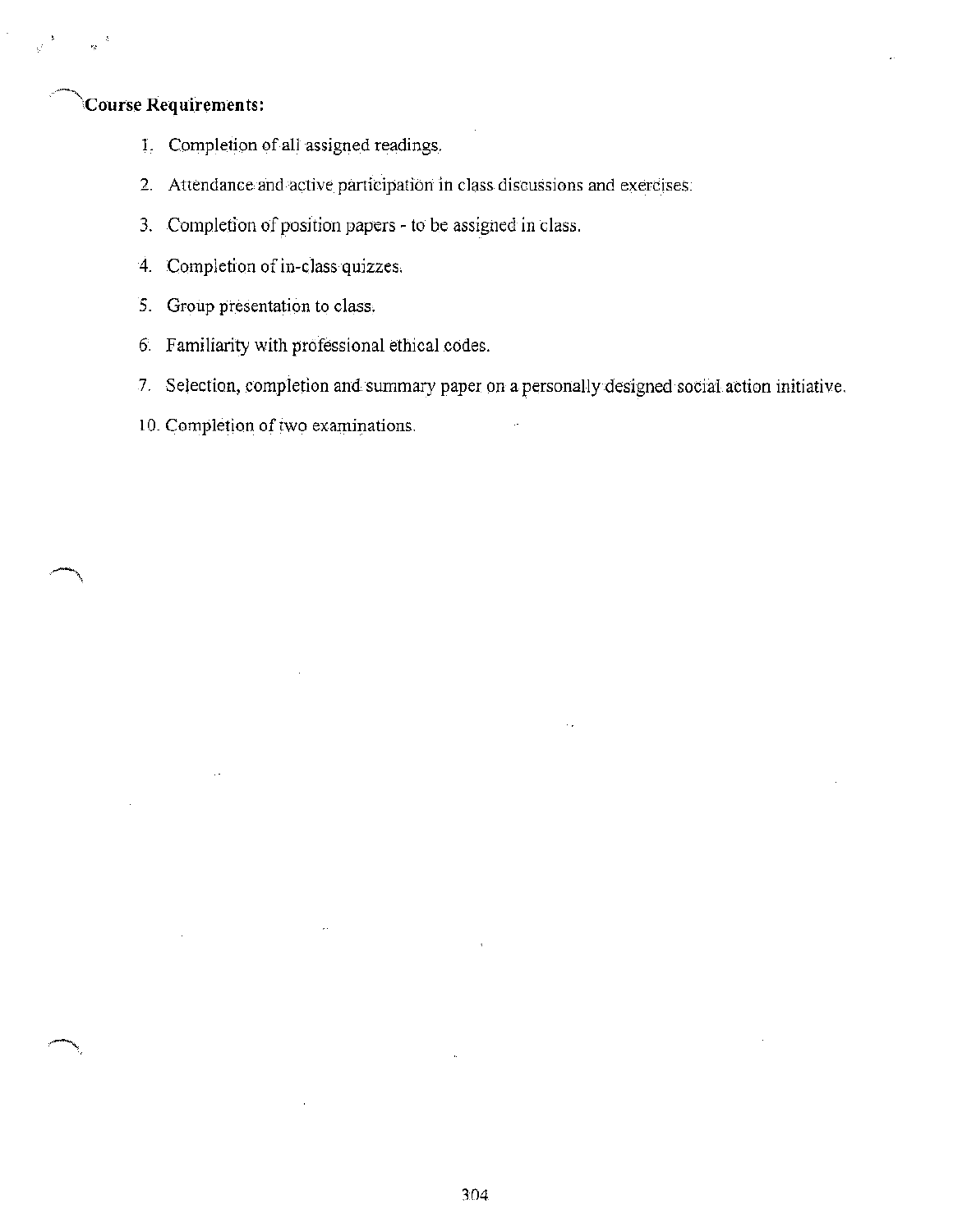| Date | Chapter(s)                                               | Topic |                                                                                                              |  |
|------|----------------------------------------------------------|-------|--------------------------------------------------------------------------------------------------------------|--|
|      |                                                          |       | The chapters cited for classes sessions $1 - 7$ are from the Corey, Corey, & Callanan text. The chapters for |  |
|      | classes sessions 9 - 14 are from the Lee $\&$ Walz text. |       |                                                                                                              |  |

 $\epsilon$ 

 $\ddot{\cdot}$ 

 $\epsilon^{\rm s}$ 

| Class <sub>1</sub> | $\mathbf{1}$ | Ethics and the Moral decision making model.                                             |
|--------------------|--------------|-----------------------------------------------------------------------------------------|
| Class 2            | 2 & 3        | The counselor as a person and a professional. Values in counseling. Client's<br>rights. |
| Class <sub>3</sub> | 4 & 5        | Client's rights and counselor's responsibilities. Confidentiality.                      |
| Class 4            | 6 & 7        | Theory, practice and research in counseling. Managing Boundaries.                       |
| Class 5            | 8 & 9        | Training, competence, and supervision in counseling.                                    |
| Class 6            | 10 & 11      | Multicultural issues. The counselor in the community                                    |
| Class <sub>7</sub> | 12 & 13      | Marital and family therapy and working with groups.                                     |
| Class 8            |              | Exam I                                                                                  |
| Class 9            | $-1 - 3$     | Introduction to social action. Multiculturalism and dealing with intolerance.           |
| Class 10           | $4 - 6$      | Interpersonal violence, Gay and Lesbian activism, and at-risk youth.                    |
| Class 11           | $7 - 9$      | Career, ageism, and spirituality.                                                       |
| Class 12           | $10 - 12$    | Assessment in counseling. Technology ant the internet.                                  |
| Class 13           | $13 - 15$    | Strategies and research on social change. Preparing counselors for<br>social change.    |
| Class 14           | $16 - 18$    | Collaboration for social change                                                         |
| Class $15$         |              | Exam II and class evaluations.                                                          |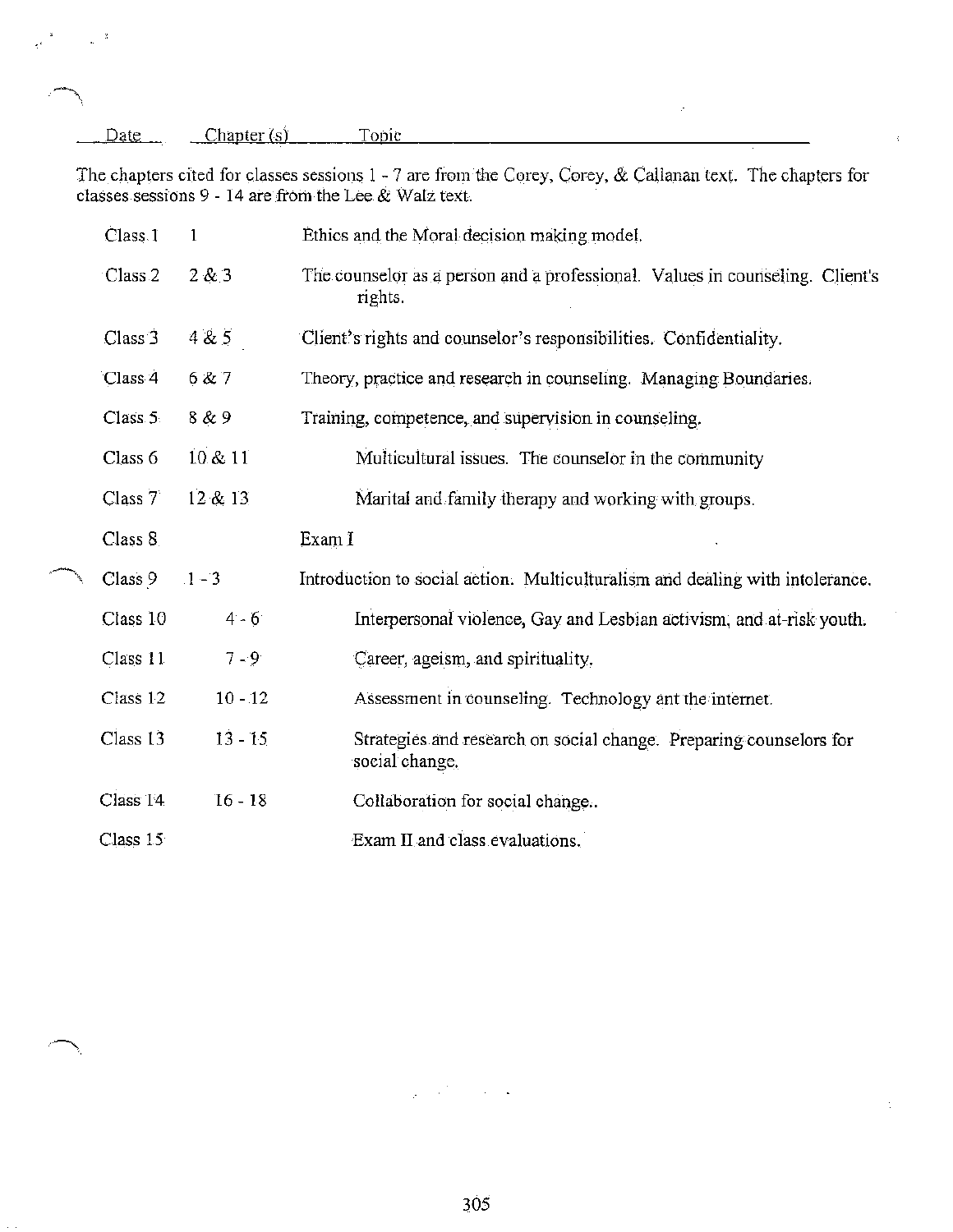633 CE... Ethical Issues in Counseling - Bibliography

American Psychological Association policy statements on lesbian and gay issues. (1991). Washington, DC: American Psychological Association.

Applebaum, P. S. (1993). Legal liability and managed care. American Psychologist, 48, 251-257.

Asian Americans seeking counseling. (1995). Special section. Journal of Counseling Psychology, 41, 275-295.

Avoiding heterosexual bias in language. (1991). American Psychologist, 46, 973-974.

Bergin, A. E. (1991). Values and religious issues in psychotherapy and mental health. American Psychologist, 46, 394-403.

Bersoff, D. N., & Ogden, D. W. (1991). APA amicus curiae briefs: Furthering lesbian and gay male civil rights. American Psychologist, 46, 950-956.

Bradley, J., & Post, P. (1991). Impaired students: Do we eliminate them from counselor education programs? Counselor Education and Supervision, 31, 100-108.

Burke, M. T., & Miranti, J. G. (1992). Ethical and spiritual values in counseling. (1992). Alexandria, VA: American Counseling Association.

Burn, D. (1992). Ethical implications in cross-cultural counseling and training. Journal of Counseling  $\&$ Development, 70, 578-583.

Claiborn, C. D. (Ed.). (1991). Multiculturalism as a fourth force in counseling (Special Issue). Journal of Counseling & Development,  $70(1)$ .

Cohen, E. D. (1990). Confidentiality, counseling, and clients who have AIDS: Ethical foundations of a model rule. Journal of Counseling & Development, 68, 282-286.

Cohen, E. D., & Cohen, G. S. (1999). The virtuous therapist: Ethical practice of counseling and psychotherapy. Pacific Grove, California: Brooks/Cole Publishing Co.

Corey, G. (1989). Commentary on Leonid Gozman's article "Ethical aspects of psychological therapy. Journal of Counseling and Human Services Professions, 3 8-10.

Corey, G., Corey, M. S., & Callanan, P. (1998). Issues and Ethics in the Helping Professions. Pacific Grove, California: Brooks/Cole Publishing Co.

Costa, L., & Altekruse, M. (1994)Duty-to-Warn guidelines for mental health counselors. Journal of Councling & Development, 72, 346-350.

Crego, C. A. (1985). Ethics: The need for improved consultation training. The Counseling Psychologist,  $13,473-476.$ 

Daniluk, J. C., & Haverkamp, B. E. (1993). Ethical issues in counseling adult survivors of incest. Journal of Counseling and Development, 72 (1), 16-22.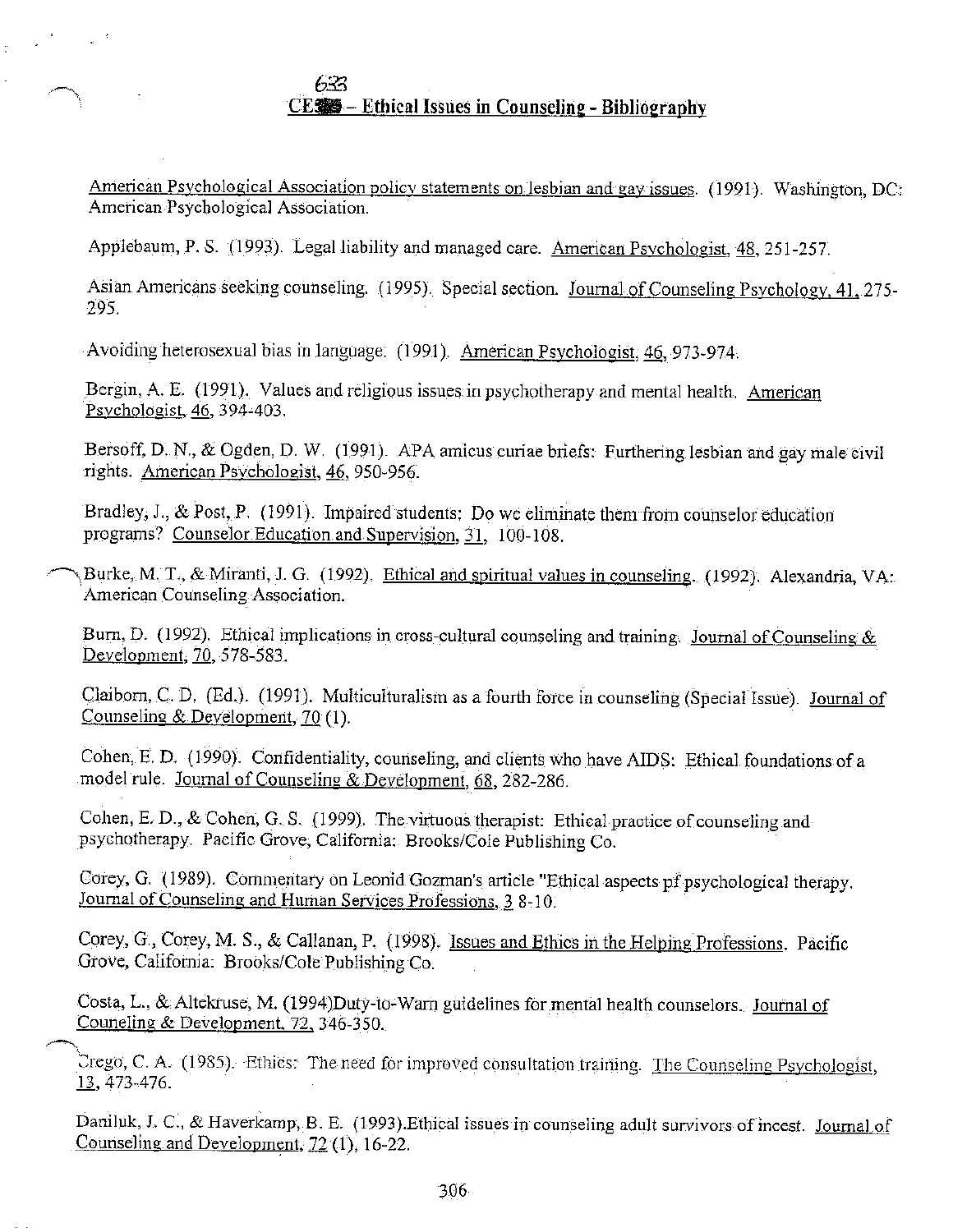Das, A. K. (1995). Rethinking multicultural counseling: Implications for counselor education. Journal of Councling & Development, 74, 45-52.

DeLeon, P. H. (1993). Report of the ethics committee, 1991 and 1992. American Psychologist, 48, 811-820.

Dworkin, S. H., & Gutierrez, F. (Eds.). (1989). Gay, lesbian, and bisexual issues in counseling (Special Issue). Journal of Counseling & Development, 68 (1).

Dworkin, S., Papa-Lewis, R., & Tomine, S. (1988). An ethical issue with sexually transmitted diseases for counseling: To tell or not to tell? Journal of Counseling and Human Services Professions, 2, 13-19.

Ethical principles of psychologists and code of conduct. (1992). American Psychologist, 47, 21597-1611

Fox, R. F. (1993). Psychological jurisprudence and radical social change. American Psychologist, 48, 234-241.

Fowers, B. J., & Richardson, F. C. (1996) Why is multiculturalism good? American Psycholgist, 51, 609-621.

Gannon, L., Luchetta, T., Rhodes, K., Pardie, L., & Segrist, D. (1992). Sex bias in psychological research: Progress or complacency. American Psychologist, 47, 389-396.

Garnets, L., Hancock, K. A., Cochran, S. D., Goodchilds, J., & Peplau, L. A. (1991). American Psychologist, 46, 964-972.

Gerstein, L. H., & Brooks, D. K. (Eds.). (1990). The helping professions' challenge: Credentialling and interdisciplinary collaboration (Special feature). Journal of Counseling & Development, 68, 475-523.

Gibson, W. T., & Pope, K. S. (1993). The ethics of counseling: A national survey of certified counselors. Journal of Counseling & Development, 71, 330-336.

Gilbert, S. P. (1993). Ethical issues in the treatment of severe psychopathology in university and college counseling centers. Journal of Counseling & Development, 70, 695-699.

Gozman, L. (1989). Ethical aspects of psychological therapy. Journal of Counseling and Human Services Professions, 3, 3-7.

Guidelines for providers of psychological services to ethnic, linguistic, and culturally diverse populations. (1993). American Psychologist, 48, 45-48.

Hackney, H. (2000). Practice Issues for the Beginning Counselor. Needahm Heights, MA: Allyn and Bacon.

Harding, A. K., Gray, L. A., & Neal, M. (1993). Confidentiality limits with clients who have HIV: A review of ethical and legal guidelines and professional policies. Journal of Counseling & Development, 71,  $97 - 305.$ 

Hays, P. A. (1996). Addressing the complexities of Culture and gender in counseling. Journal of counseling & Development, 74, 332-338.

Herek, G. M., Kimmel, D. C., Amaro, H., & Melton, G. B. (1991). American Psychologist, 46, 957-963.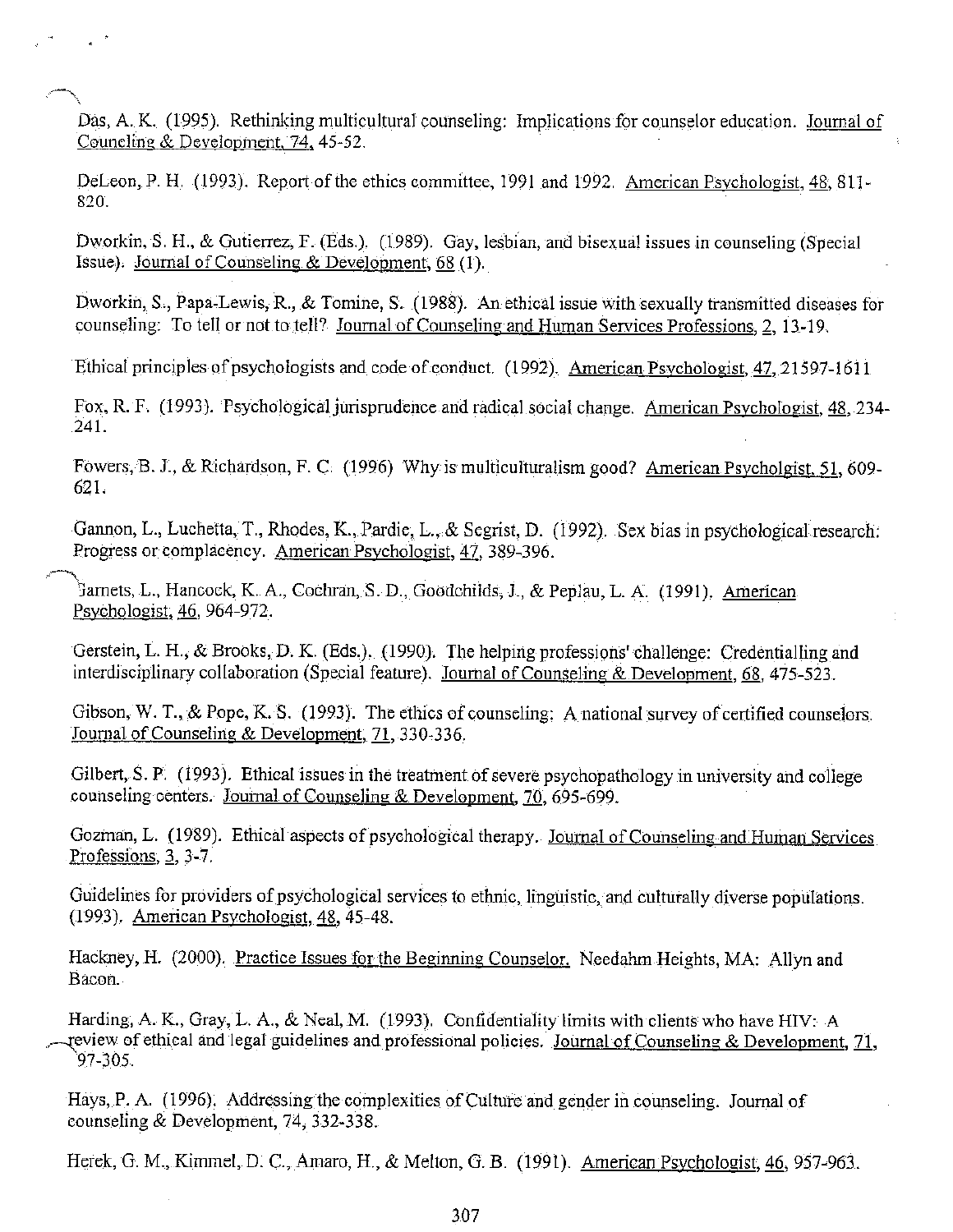Herlihy, B., & Golden, L. B.. (1990). Ethical standards casebook. Alexandria, VA: American Association for Counseling and Development.

Ç.

 $\frac{1}{2} \int_{0}^{\frac{\pi}{2}} \frac{dx}{\sqrt{1-x^2}} \, dx = \frac{1}{2} \int_{0}^{\frac{\pi}{2}} \frac{dx}{\sqrt{1-x^2}} \, dx$ 

Hohenshil, T. H., & Szymanski, E. M. (Eds.). (1989). Counseling persons with disabilities: 10-year update (Special feature). Journal of Counseling & Development, 68, 138-179.

Huey, W. C., & Remley, T. P., Jr. (1988). Ethical & legal issues in school counseling. Alexandria, VA: American School Counselors Association.

Hutchins, V. L., & McPherson, M. (1991). National agenda for children with special health needs: Social policy for the 1990's through the 21st century. American Psychologist, 46, 141.

It's never OK: A handbook for victims and victim advocates on sesxual exploitation by counselors and therapists. (1988). St. Paul, MN: The task force on sexual exploitation by counselors and therapists Minnesota program for victims of sexual assault, Minnesota Department of Corrections

Katz, J. H. (1985). The sociopolitical nature of counseling. The Counseling Psychologist, 13, 615-624.

Kenyon, P. (1999). What would you do: An ethical case workbook for human service professionals. Pacific Grove, California: Brooks/Cole Publishing Co.

Kimmel, A. J. (1991). Predictable biases in the ethical decision making of american psychologists. American Psychologist, 46, 786-788.

Kurpius, D., Gibson, G., Lewis, J., & Corbet, M. (1991). Ethical issues in supervising counseling practitioners. Counselor Education and Supervision, 31, 48-57.

Lonner, W. J. (1985). Issues in testing and assessment in cross-cultural counseling. The Counseling Psychologist, 13, 599-614.

Lowman, R. (1985). Ethical practice of psychological consultation: Not an impossible dream. The Counseling Psychologist, 13, 466-472.

Masculine gender role conflict. (1995). Special section. Journal of Counseling Psychology, 42, 3-23.

Monahan, J. (1993). Limiting therapist exposure to Tarasoff liability: Guidelines for risk containment. American Psychologist, 48, 242-250.

Multicultural challenges: Theory, evaluation, and training. (1996). The Counseling Psychologist, 24, 197- $333.$ 

Nelson, M. L. (1996). Separation versus connection, the gender controversy: Implications for counseling women. Journal of Counseling & Development, 74, 339-344.

Neukrug, E.S., Healy, M., & Herlihy, B. (1992). Ethical practices of licensed professional counselors: An updated survey of state licensing boards. Counselor Education and Supervision, 32, 130-141.

Piazza, N. J., & Baruth, N. E. (1990). Client record guidelines. Journal of Counseling & Development, 68,  $313 - 316.$ 

Policy statements on children, youth and families. (1993). Washington, DC: American Psychological Association.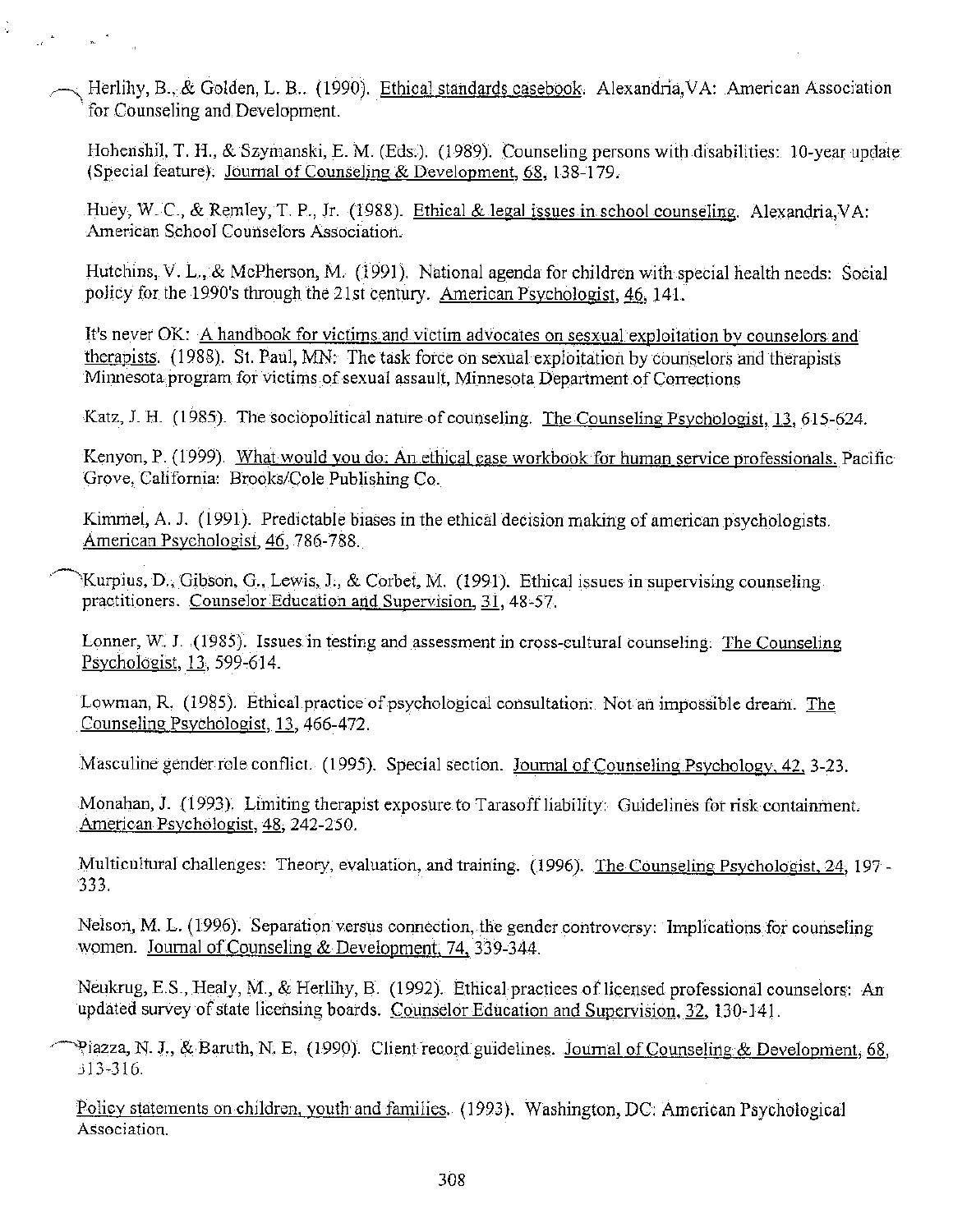ope, K.S. (1990). Ethical and Malpractice issues in hospital practice. American Psychologist, 45, 1066-1070.

Pope, K. S., & Vetter, V. A. (1992). Ethical dilemmas encountered by the members of the American Psychological Association: A national survey. American Psychologist, 47, 397-411.

Professionalism in Counseling: Spotlight on specialities. Special Issue, 1985. Journal of CCounseling & Development, 74, 115-184.

Race/ethnicity in counseling process and outcome. (1994). Special section. Journal of Counseling Psychology, 41, 125-165.

Report of the ethics committee, 1994. (1995). American Psychologist, 50, 706-713.

 $\chi^{-1/2}$ 

Richardson, T. Q., & Molinaro, K. L. (1996). White counselor self-awareness: A prerequisitefor developing multicultural competence. Journal of Counseling & Development, 74, 238-242.

Robinson, S. E., & Gross, D. R. (1985). Ethics of consultation: The Canterville ghost. The Counseling Psychologist, 13, 444-465.

Rodin, J., & Ickovics, J. R. (1990). Women's health review and research agenda as we approach the 21st century. American Psychologist, 45, 1018-1034.

osnow, R. L., Rotheram-Borus, Ceci, S. J., Blanck, P. D., & Koocher, G. P. (1993). The institutional review board as a mirror of scientific and ethical standards. American Psychologist, 48, 821-826.

Salo, M. M., & Shumate, S. G. (1993). Counseling minor clients. Alexandria, VA: American Counseling Association.

Satris, S. (1994). Taking sides: Clashing views on controversial moral issues. 4th ed. Guilford, Connecteut: The Dushkin Publishing Group.

Schaie, K. W. (1993). Ageist language in psychological research. American Psychologist, 48, 49-51.

Scher, M., & Good, G.E. (Eds.). (1990). Gender issues in counseling (Special feature). Journal of Counseling & Development, 68, 370-391.

Stanard, R., & Hazler, R. (1995). Legal and ethical implications of HIV and duty to warn for counselors: Does Tarassoff apply? Journal of Councling & Development, 74, 397-400.

Stein, R. H. (1990). Ethical Issues in Counseling. Buffalo, NY: Prometheus Books.

Strein, W., & Hershenson, D. B. (1991). Confidentiality in nondyadic counseling situations. Journal of Counseling & Development, 69, 312-316.

Swenson, L. C. (1993). Psychology and the law. Pacific Grove, CA: Brooks/Cole Publishing Company.

. akanishi, R. (Ed.). (1993). Adolescence (Special issue). American Psychologist, 48 (2).

Thoreson, R. W., Shaughnessy, P., Heppner, P.P., & Cook, S. W. (1993), Sexual contact during and after the professional relationship: Attitudes and practices of male counselors. Journal of Counseling & Development, 71, 429-434.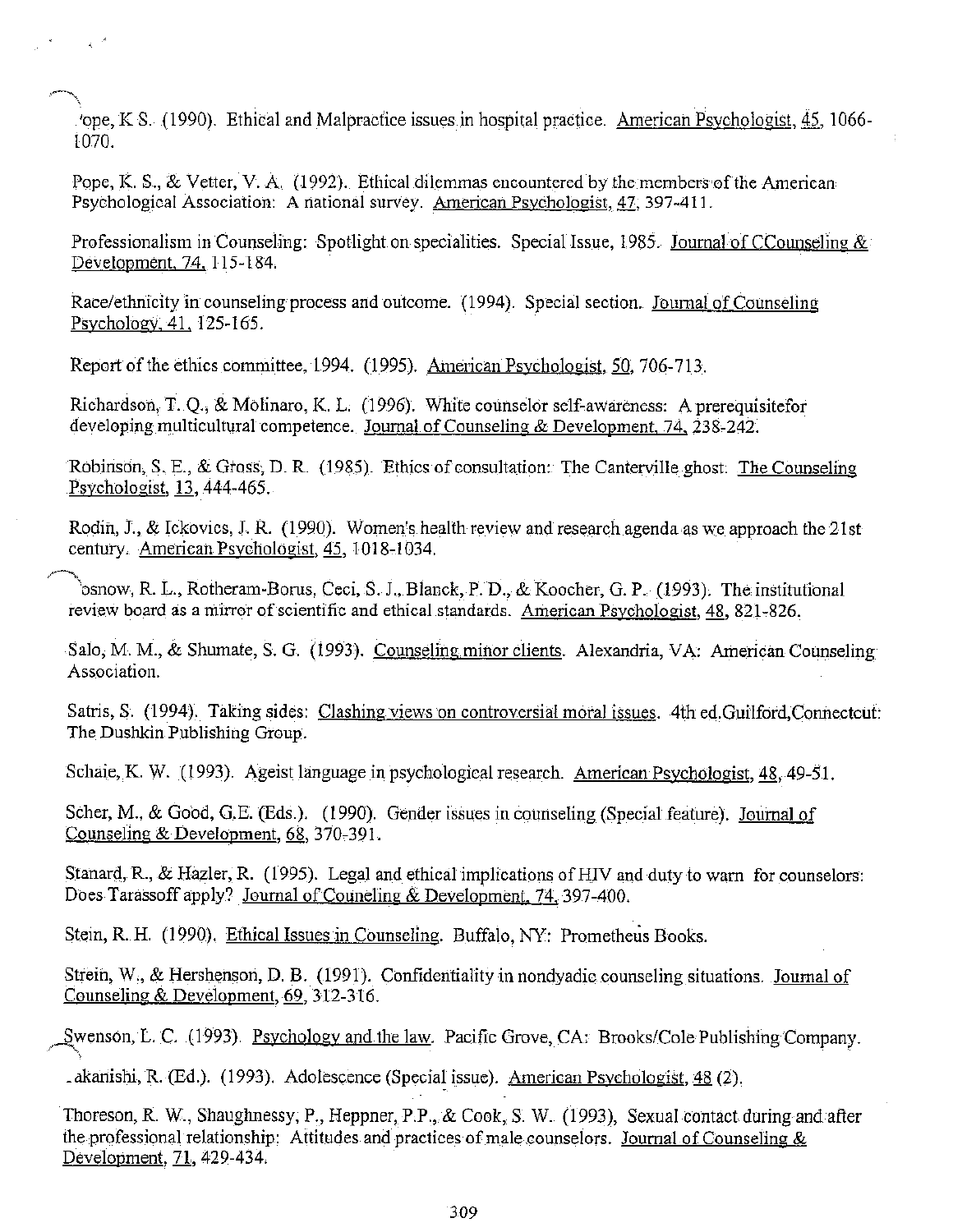U.N. convention on the rights of the child: Unofficial summary of articles. (1991). American Psychologist, 46, 50-52.

Welfel, E. R. (1998). Ethics in Counseling and Psychotherapy. Pacific Grove, California: Brooks/Cole Publishing Co.

Wilcoxin, S. A. (1991). A "troublesome trio" from the new AACD ethical standards: Minors, discrimination, and humanity. Journal of Counseling and Human Services Professions, 5, 51-58.

 $\beta$  .

Williams, M. H. (1992). Exploitation and inference: Mapping the damage from the rapist-patient sexual involvement. American Psychologist, 47, 412-421.

Wilson, L. S., & Ranft, V. A. (1993). The state of ethical training for counseling psychology doctoral students. The Counseling Psychologist, 21, 445-456.

Zuckerman, M. (1990). Some dubious premises in research and theory on racial differences: Scientific, social, and ethical issues. American Psychologist, 45, 1297-1303.

### **CE595 Counseling Diverse Cultures**

American Psychological Association policy statements on lesbian and gay issues. (1991). Washington, DC: American Psychological Association.

Andersen, M.L., & Collins, P.H. (1992). Race, Class, and Gender: An antholgy. Belmont, CA: Wadsworth Publishing Company.\*

Atkinson, D. R., Morten, G., & Sue, D. W. (1993). Counseling American minorities: A cross-cultural perspective. Madson, WI:WCB Brown & Benchmark Publishers.\*

Avoiding heterosexual bias in language. (1991). American Psychologist, 46, 973-974.

Axelson, J. A. (1999). Counseling and development in a multicultural society. Pacific Grove, CA: Brooks/Cole Publishing Company.\*

Baruth, L. G., & manning, M. L. (1991). Multicultural counseling and pschotherapy. New York: Merril.\*

Baumgartner, L., & Merriam, S. B. (2000). Adult learning and development multicultural stories. Malabar, FL: Krieger Publishing Co.

Bergin, A. E. (1991). Values and religious issues in psychotherapy and mental health. American Psychologist, 46, 394-403.

Bersoff, D. N., & Ogden, D. W. (1991). APA amicus curiae briefs: Furthering lesbian and gay male civil rights. American Psychologist, 46, 950-956.

Burke, M. T., & Miranti, J. G. (1992). Ethical and spiritual values in counseling. (1992). Alexandria, VA: American Counseling Association.

Burn, D. (1992). Ethical implications in cross-cultural counseling and training. Journal of Counseling & Development, 70, 578-583.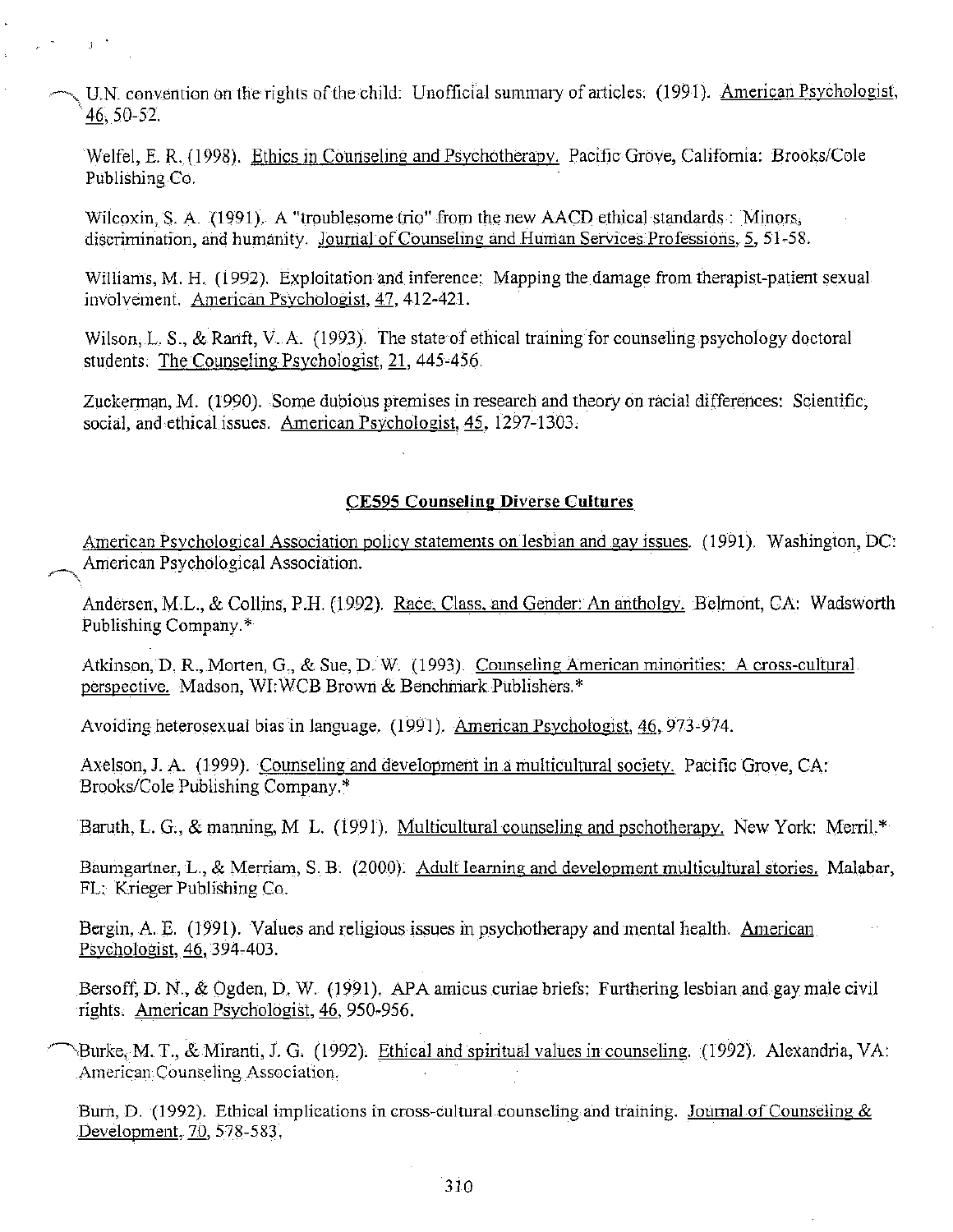Claiborn, C. D. (Ed.). (1991). Multiculturalism as a fourth force in counseling (Special Issue). Journal of Counseling & Development, 70 (1).

 $\sim$   $\rm{g}^{-2}$ 

Cohen, E. D. (1990). Confidentiality, counseling, and clients who have AIDS: Ethical foundations of a model rule. Journal of Counseling & Development, 68, 282-286.

Comas-Diaz, L., & Griffith, E. E. H. (1988). Cross-Cultural mental health. New York: John Wiley & Sons, Inc.\*

Corey, G., Corey, M. S., & Callanan, P. (1988). Issues and Ethics in the Helping Professions. Pacific Grove, California: Brooks/Cole Publishing Co.

Dana, R. H. (1993). Multicultural assessment perspectives for professional psychology. Boston: Allyn and Bacon.\*

Dworkin, S. H., & Gutierrez, F. (Eds.). (1989). Gay, lesbian, and bisexual issues in counseling (Special Issue). Journal of Counseling & Development,  $68(1)$ .

Gannon, L., Luchetta, T., Rhodes, K., Pardie, L., & Segrist, D. (1992). Sex bias in psychological research: Progress or complacency. American Psychologist, 47, 389-396.

Garnets, L., Hancock, K. A., Cochran, S. D., Goodchilds, J., & Peplau, L. A. (1991). Issues in psychotherapy with lesbians and gay men. American Psychologist, 46, 964-972.

Guidelines for providers of psychological services to ethnic, linguistic, and culturally diverse populations. (1993). American Psychologist, 48, 45-48.

Herek, G. M., Kimmel, D. C., Amaro, H., & Melton, G. B. (1991). Avoiding heterosexual bias in psychological research. American Psychologist, 46, 957-963.

Hohenshil, T. H., & Szymanski, E. M. (Eds.). (1989). Counseling persons with disabilities: 10-year update (Special feature). Journal of Counseling & Development, 68, 138-179.

Ivey, A. E., Ivey, M. B., & Simek-Morgan, L. (1993). Counseling and psychotherapy: A multicultural perspective. Boston: Allyn and Bacon.\*

Katz, J. H. (1985). The sociopolitical nature of counseling. The Counseling Psychologist, 13, 615-624.

Koslow, D. R., & Salett, E. P. (1989). Crossing cultures in mental health. Washington, DC: SIETAR International.\*

Landgarten, H.B. (1993). Magazine Photo Collage: A multicultural assessment and treatment technique. New York: Brunner/Mazel.\*

Locke, D. C. (1992). Increasing multicultural understanding: A comprehensive model. Newbury Park, CA: Sage Publiations, Inc.

Lonner, W. J. (1985). Issues in testing and assessment in cross-cultural counseling. The Counseling Psychologist, 13, 599-614.

McGoldrick, M., Pearce, J. K., & Giordano, J. (1982). Ethnicity & family therapy. New York: The Guilford Press.\*